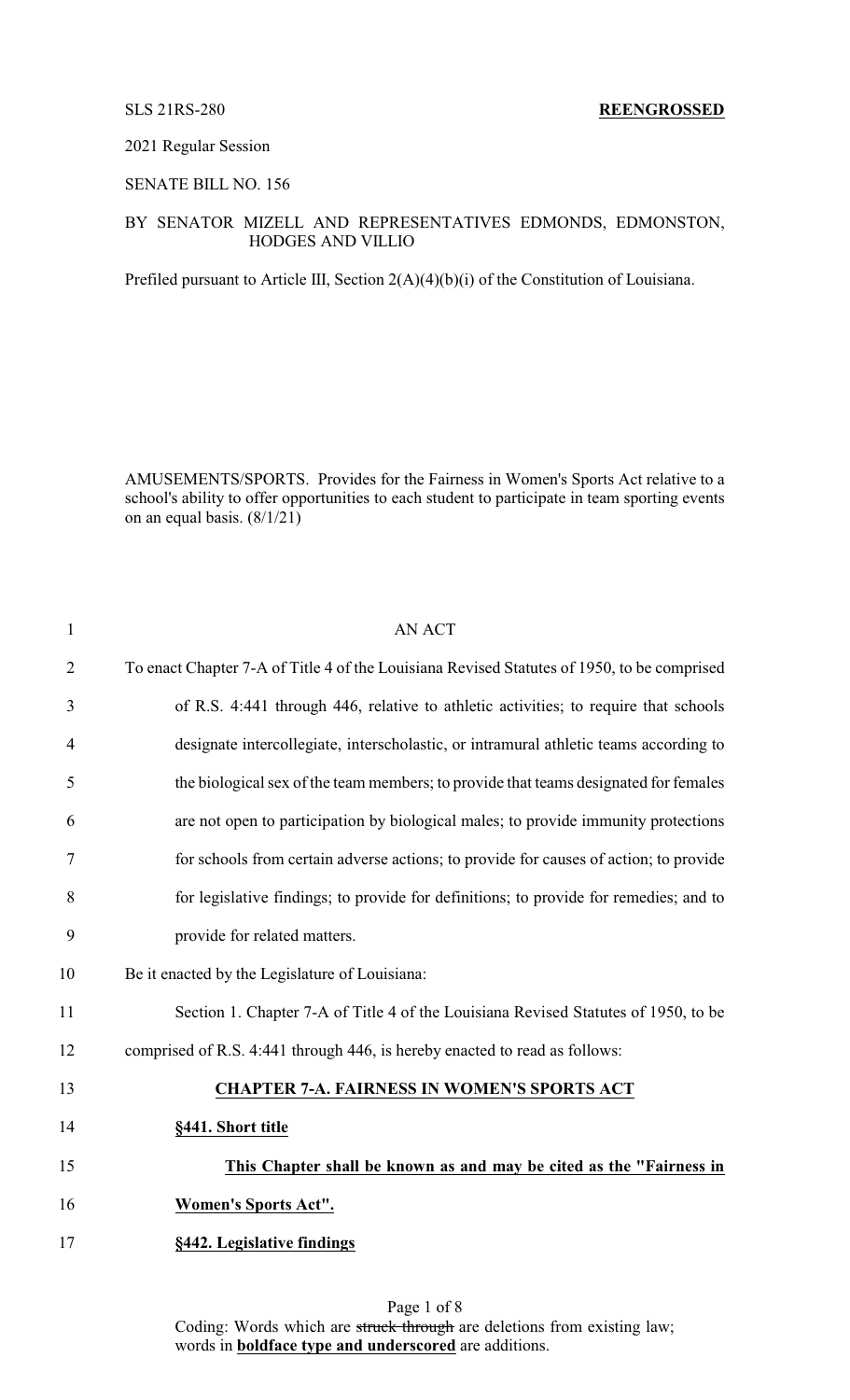| $\mathbf{1}$   | The legislature finds and declares that:                                           |
|----------------|------------------------------------------------------------------------------------|
| $\overline{2}$ | (1) Title IX of the Education Amendments Act of 1972, 20 U.S.C. §1681              |
| 3              | et seq., was designed to ensure that women are free from discrimination on the     |
| $\overline{4}$ | basis of sex in both education and athletics so that women would be afforded the   |
| 5              | opportunity to compete for athletic scholarships and to potentially launch their   |
| 6              | own athletic careers after they have completed their education.                    |
| $\tau$         | (2) The United States Supreme Court has recognized that there are                  |
| 8              | "'[i]nherent differences' between men and women", and that these differences       |
| 9              | "remain cause for celebration, but not for denigration of the members of either    |
| 10             | sex or for artificial constraints on an individual's opportunity" in United States |
| 11             | v. Virginia, et al, 518 U.S. 515, 533 (1996).                                      |
| 12             | Inherent differences between men and women range from<br>(3)                       |
| 13             | chromosomal and hormonal differences to physiological differences resulting        |
| 14             | in men generally having denser and stronger bones, tendons, and ligaments,         |
| 15             | larger hearts, greater lung volume per body mass, a higher red blood cell count,   |
| 16             | and higher hemoglobin as well as higher natural levels of testosterone, which      |
| 17             | affects traits such as hemoglobin levels, body fat content, the storage and use of |
| 18             | carbohydrates, and the development of Type II muscle fibers, all of which result   |
| 19             | in men being able to generate higher speed and power during physical activity.     |
| 20             | (4) The biological differences between females and males, especially as            |
| 21             | they relate to natural levels of testosterone, explain the male and female         |
| 22             | secondary sex characteristics which develop during puberty and have lifelong       |
| 23             | effects, including those most important for success in sports; categorically, they |
| 24             | are strength, speed, and endurance generally found in greater degrees in           |
| 25             | biological males than biological females.                                          |
| 26             | (5) While classifications based on sex are generally disfavored, the               |
| 27             | United States Supreme Court has recognized that "[S]ex classifications may be      |
| 28             | used to compensate women "for particular economic disabilities [they have]         |
| 29             | suffered," Califano v. Webster, 430 U.S. 313, 320 (1977) (per curiam), to          |

Page 2 of 8 Coding: Words which are struck through are deletions from existing law; words in **boldface type and underscored** are additions.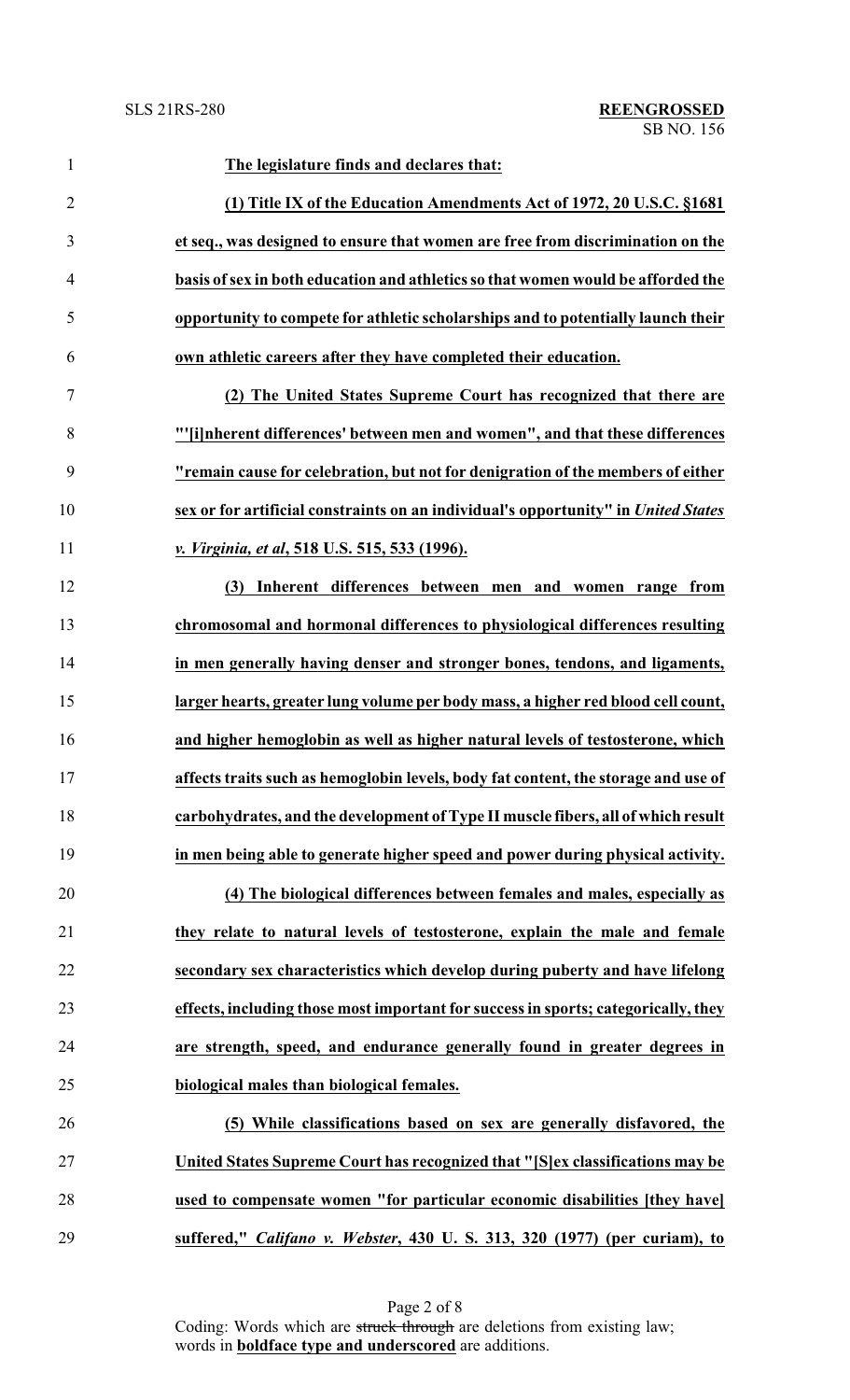| $\mathbf{1}$   | "promot[e] equal employment opportunity," see California Fed. Sav. & Loan          |
|----------------|------------------------------------------------------------------------------------|
| $\overline{2}$ | Assn. v. Guerra, 479 U.S. 272, 289 (1987), to advance full development of the      |
| 3              | talent and capacities of our Nation's people" in United States v. Virginia, et al, |
| $\overline{4}$ | <u>518 U.S. 515, 533-534 (1996).</u>                                               |
| 5              | (6) In furtherance of the goals set forth in United States v. Virginia, et al.     |
| 6              | 518 U.S. at 533-534, one area where sex classifications should allow for the "full |
| 7              | development of the talent and capacities of our Nation's people" is in the area    |
| 8              | of sports and athletics.                                                           |
| 9              | (7) A recent study of female and male Olympic performances found that,             |
| 10             | although athletes from both sexes improved over the time span, the "gender         |
| 11             | gap" between female and male performances remained stable. These studies           |
| 12             | suggest that women's performances at a high level will never match those of        |
| 13             | men. The evidence is unequivocal that starting in puberty, in every sport except   |
| 14             | sailing, shooting, and riding, there will always be significant numbers of boys    |
| 15             | and men who would prevail over the best girls and women in head-to-head            |
| 16             | competition. Claims to the contrary are simply a denial of science.                |
| 17             | (8) Scientific studies have established that the benefits that natural             |
| 18             | testosterone provides to male athletes is not diminished through the use of        |
| 19             | testosterone suppression. A recent study on the impact of such treatments found    |
| 20             | that, even after twelve months of testosterone suppression, the "superior          |
| 21             | anthropometric, muscle mass and strength parameters achieved by males at           |
| 22             | puberty, and underpinning a considerable portion of the male performance           |
| 23             | advantage over females, are not removed".                                          |
| 24             | (9) Having separate sex-specific teams furthers efforts to promote sex             |
| 25             | equality. Sex-specific teams accomplish this by providing opportunities for        |
| 26             | female athletes to demonstrate their skill, strength, and athletic abilities while |
| 27             | also providing them with opportunities to obtain recognition, accolades,           |
| 28             | scholarships, better physical and mental health, and the numerous other            |
| 29             | long-term benefits that flow from success in athletic endeavors.                   |

Page 3 of 8 Coding: Words which are struck through are deletions from existing law; words in **boldface type and underscored** are additions.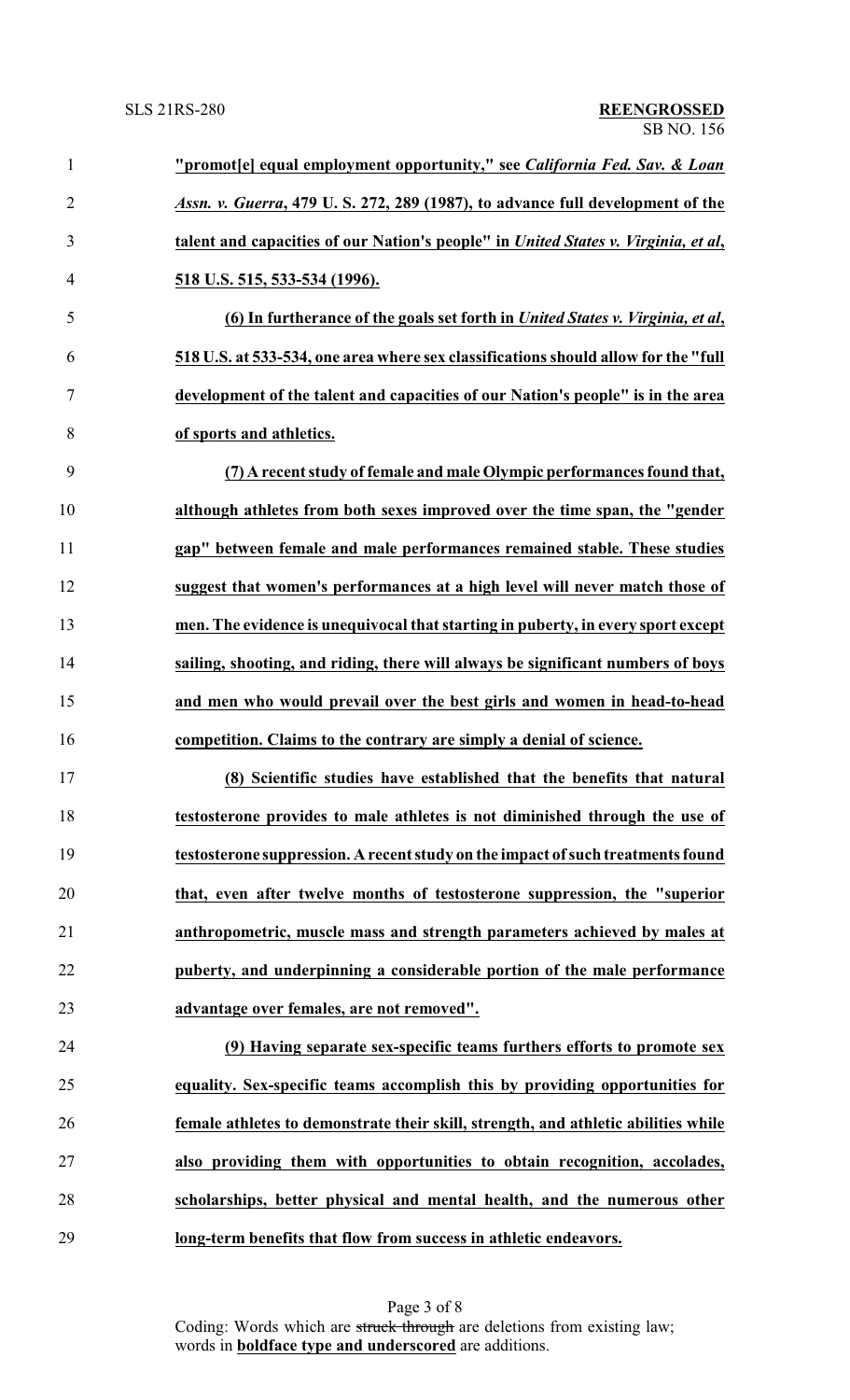| $\mathbf{1}$   | §443. Definitions                                                                   |
|----------------|-------------------------------------------------------------------------------------|
| $\overline{2}$ | In this Chapter, unless otherwise indicated, the following definitions              |
| 3              | shall apply:                                                                        |
| 4              | (1) "Postsecondary education board member" means a person who                       |
| 5              | serves as a board member or officer of a postsecondary education management         |
| 6              | board.                                                                              |
| 7              | (2) "Postsecondary education management board" means a board which                  |
| 8              | governs postsecondary educational institutions, pursuant to R.S. 17:3351.           |
| 9              | (3) "Schools" means all of the following:                                           |
| 10             | (a) A public elementary or secondary school.                                        |
| 11             | (b) A nonpublic elementary or secondary school that receives state funds.           |
| 12             | (c) A public postsecondary educational institution.                                 |
| 13             | (d) A nonpublic postsecondary educational institution that receives state           |
| 14             | funds.                                                                              |
| 15             | (4) "School coach" means a person who is a coach or assistant coach,                |
| 16             | whether paid or on a volunteer basis, of a school intercollegiate, interscholastic, |
| 17             | or intramural athletic team or sporting event.                                      |
| 18             | (5) "School board" means a school board or school governing authority               |
| 19             | subject to the provisions of R.S. 17:81 or any nonpublic school governing           |
| 20             | authority.                                                                          |
| 21             | (6) "School employee" means a person who is employed by a school, a                 |
| 22             | school board, a postsecondary education management board, or any                    |
| 23             | postsecondary institution under the authority of a postsecondary education          |
| 24             | management board.                                                                   |
| 25             | (7) "School board member" means a person who serves as a board                      |
| 26             | member or officer for a school board or school governing authority subject to       |
| 27             | the provisions of R.S. 17:81 or for any nonpublic school governing authority.       |
| 28             | §444. Designation of athletic teams                                                 |
| 29             | A. Intercollegiate, interscholastic, or intramural athletic teams or                |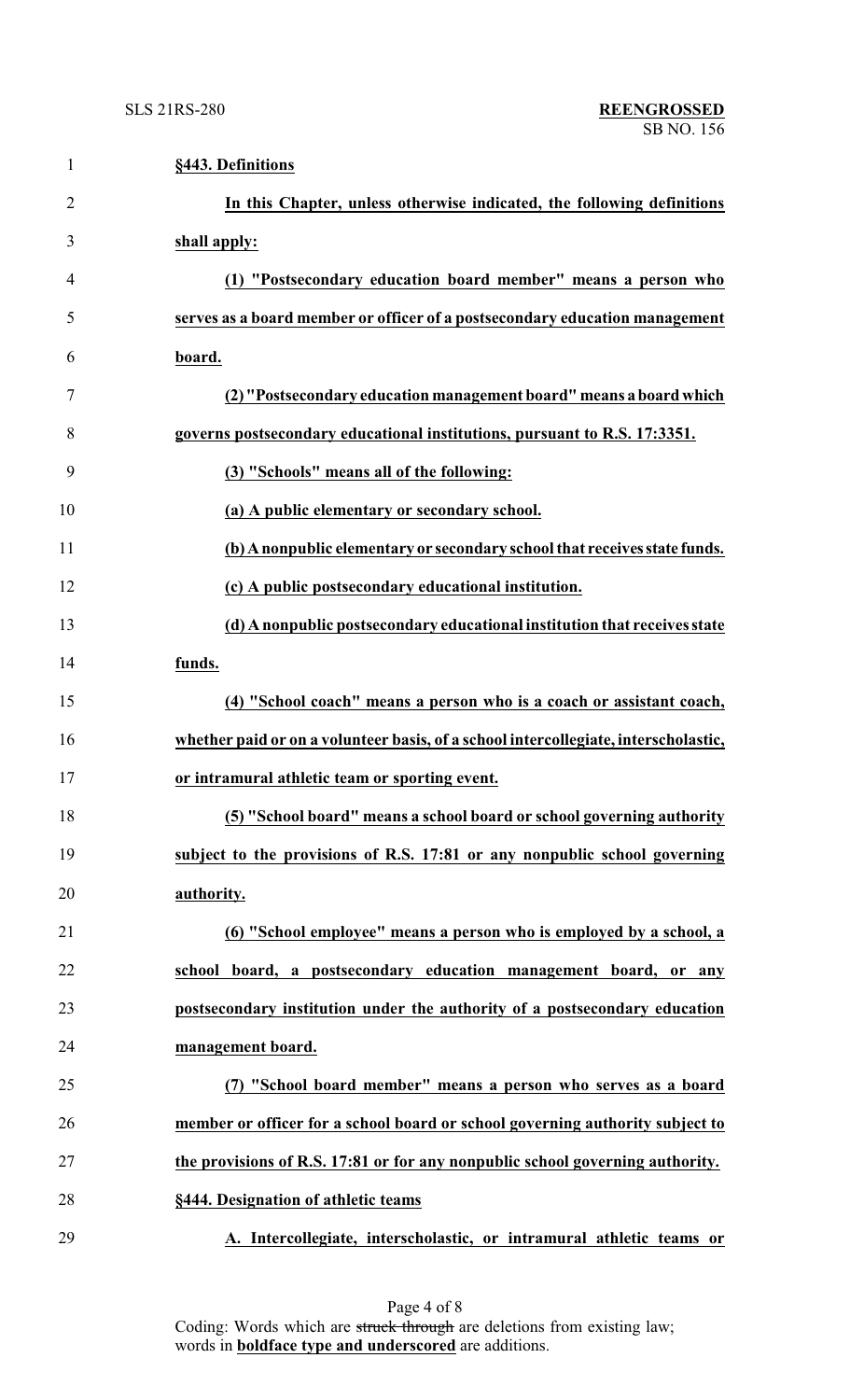| $\mathbf{1}$   | sporting events that are sponsored by a school and that receive state funding     |
|----------------|-----------------------------------------------------------------------------------|
| $\overline{2}$ | shall be expressly designated, based upon biological sex, as only one of the      |
| 3              | following:                                                                        |
| $\overline{4}$ | (1) Except as provided in Subsection C of this Section, a male, boys', or         |
| 5              | men's team or event shall be for those students who are biological males.         |
| 6              | (2) A female, girls', or women's team or event shall be for those students        |
| $\tau$         | who are biological females.                                                       |
| 8              | (3) A coeducational or mixed team or event shall be open for                      |
| 9              | participation by biological females and biological males.                         |
| 10             | B. Athletic teams or sporting events designated for females, girls, or            |
| 11             | women shall not be open to students who are not biologically female.              |
| 12             | C. Nothing in this Chapter shall be construed to restrict the eligibility of      |
| 13             | any student to participate in any intercollegiate, interscholastic, or intramural |
| 14             | athletic teams or sports designated as "males", "men", or "boys", or designated   |
| 15             | as "coed", or "mixed".                                                            |
| 16             | D. Nothing in this Chapter is intended to prevent any school from                 |
| 17             | implementing or maintaining a coeducational or mixed athletic team or sporting    |
| 18             | event which is open to both biological males and biological females so long as a  |
| 19             | female, girls', or women's athletic team or sporting event is not disbanded for   |
| 20             | the purpose of creating a coeducational or mixed team or event which would        |
| 21             | thereby result to the detriment of students of the female biological sex.         |
| 22             | §445. Protection of educational institutions; limitation on liability             |
| 23             | A. No government entity, licensing or accrediting organization, or                |
| 24             | athletic association shall entertain a complaint, open an investigation, or take  |
| 25             | any other adverse action against a school, school board, or postsecondary         |
| 26             | education management board for maintaining a separate intercollegiate,            |
| 27             | interscholastic, or intramural athletic team or athletic event reserved for       |
| 28             | students of the female biological sex.                                            |
| 29             | B. No cause of action may be maintained against any school coach,                 |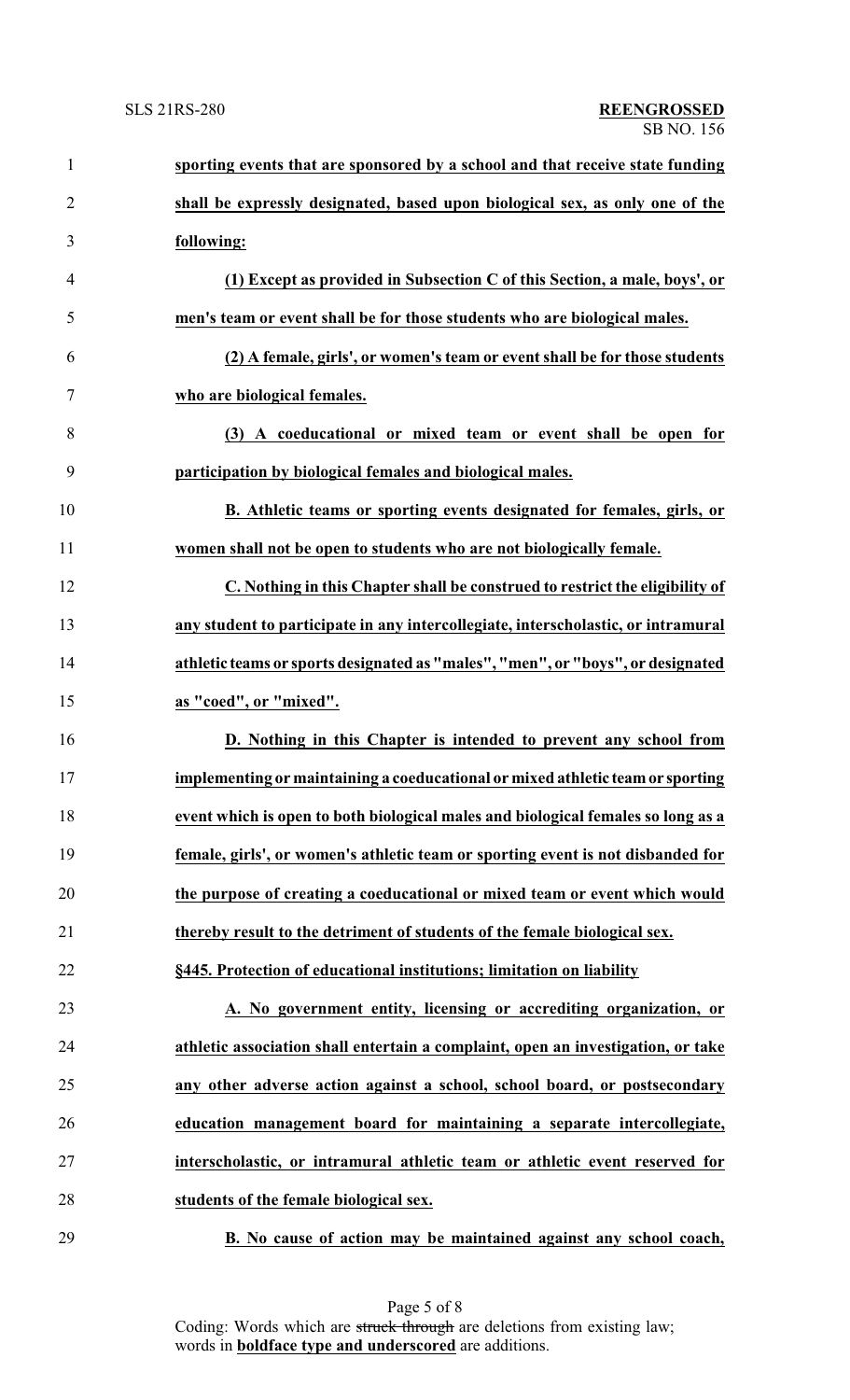| $\mathbf{1}$   | school, school board, employee of a school or school board, school board            |
|----------------|-------------------------------------------------------------------------------------|
| $\overline{2}$ | member, or postsecondary education board member who prohibits a biological          |
| 3              | male from participating in a female, girls', or women's athletic team or sporting   |
| $\overline{4}$ | event pursuant to the requirements of this Chapter.                                 |
| 5              | §446. Remedies; cause of action                                                     |
| 6              | A. A biological female student who is deprived of an athletic opportunity           |
| 7              | or suffers or is likely to suffer from any direct or indirect harm as a result of a |
| 8              | violation of this Chapter may assert that violation as a cause of action for        |
| 9              | remedies provided for in Subsection D of this Section. Requiring a biological       |
| 10             | woman to compete against a biological male on a team that is designated as a        |
| 11             | "female", "girls"", or "women's" team is inherently discriminatory to biological    |
| 12             | women and is a cognizable harm to biological women under this Chapter.              |
| 13             | B. A biological female student who is subjected to retaliation or other             |
| 14             | adverse action by a school, athletic association, or other organization as a result |
| 15             | of reporting a violation of this Chapter to an employee or representative of the    |
| 16             | school, athletic association, or to any local, state, or federal agency with        |
| 17             | oversight of schools shall have a cause of action for remedies provided for in      |
| 18             | <b>Subsection D of this Section.</b>                                                |
| 19             | C. A school coach, school, school board, or employee of a school or school          |
| 20             | board, school board member, or postsecondary education board member who             |
| 21             | suffers any direct or indirect harm for prohibiting a biological male from          |
| 22             | participating in a female, girls', or women's athletic team or sporting event       |
| 23             | pursuant to the requirements of this Chapter shall have a cause of action for       |
| 24             | remedies provided for in Subsection D of this Section.                              |
| 25             | D. Any person who brings a cause of action pursuant to this Chapter                 |
| 26             | may obtain appropriate relief, including but not limited to:                        |
| 27             | (1) Injunctive relief, protective order, writ of mandamus or a                      |
| 28             | prohibition, or declaratory relief to prevent any violation of this Chapter.        |
| 29             | (2) Actual damages, reasonable attorney fees, and costs.                            |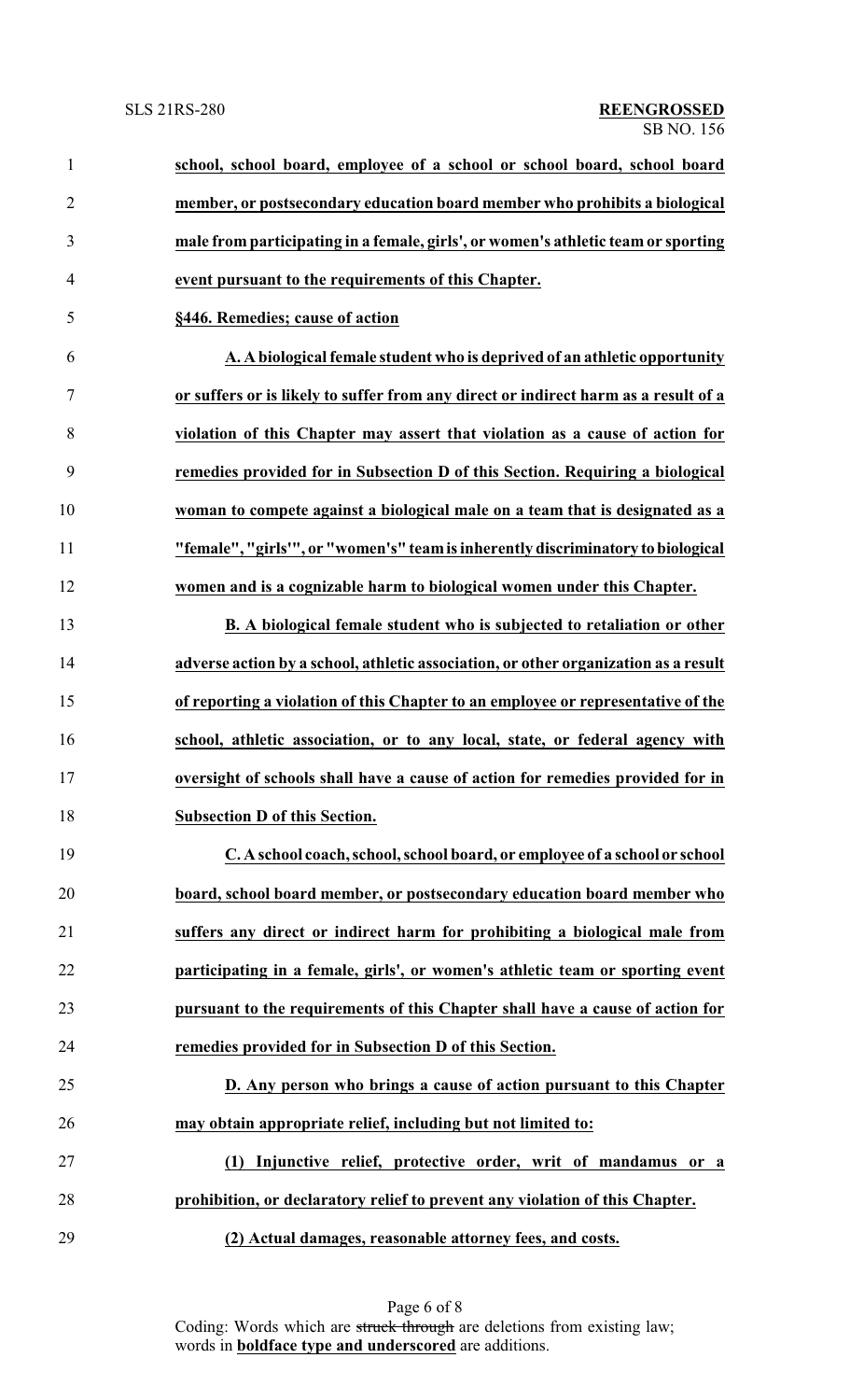| $\mathbf{1}$   | E. All civil actions under this Chapter must be initiated within two years                    |
|----------------|-----------------------------------------------------------------------------------------------|
| $\overline{2}$ | from the date that the harm occurred.                                                         |
| 3              | Section 2. If any provision or item of this Act, or the application thereof, is held          |
| 4              | invalid, such invalidity shall not affect other provisions, items, or applications of the Act |
| 5              | which can be given effect without the invalid provision, item, or application and to this end |
| 6              | the provisions of this Act are hereby declared severable.                                     |
|                | The original instrument was prepared by Carla $\mathcal S$ Roberts The following              |

The original instrument was prepared by Carla S. Roberts. The following digest, which does not constitute a part of the legislative instrument, was prepared by LG Sullivan.

# DIGEST

SB 156 Reengrossed 2021 Regular Session Mizell

Proposed law, the "Fairness in Women's Sports Act", requires an athletic team or sporting event sponsored by an elementary, secondary, or postsecondary educational institution to be designated, based upon the biological sex of team members, as only one of the following:

- (1) A males', boys', or men's team or event only for students who are biological males.
- (2) A females', girls', or women's team or event only for students who are biological females.
- (3) A coeducational or mixed team or event for students who are biological males or biological females.

Proposed law prohibits a team designated for females, girls, or women from being open to students who are not biologically female.

Proposed law provides that, nothing in proposed law will be construed to restrict the eligibility of any student to participate in any intercollegiate, interscholastic, or intramural athletic teams or sports designated as "males", "men", or "boys" or designated as "coed" or "mixed".

Proposed law provides that nothing in proposed law is intended to prevent any school from implementing or maintaining a coed athletic team or sporting event which is open to both biological males and biological females so long as a female athletic team or sporting event is not disbanded for the purpose of creating a coed team or event which would thereby result to the detriment of biological female students.

Proposed law prohibits any governmental entity, licensing, or accrediting organization, or athletic association from entertaining a complaint, opening an investigation, or taking any other adverse action against a school, school board, or postsecondaryeducation management board for maintaining separate teams for females and males as provided by proposed law.

Proposed law provides that no cause of action may be maintained against any coach, school, school board, school employee, school board member, postsecondary education management board, or postsecondary education board member that prohibits a biological male from participating in a female, girls', or women's athletic team or sporting event pursuant to the requirements of proposed law.

Proposed law provides that certain persons are entitled to legal causes of action and legal

Page 7 of 8 Coding: Words which are struck through are deletions from existing law; words in **boldface type and underscored** are additions.